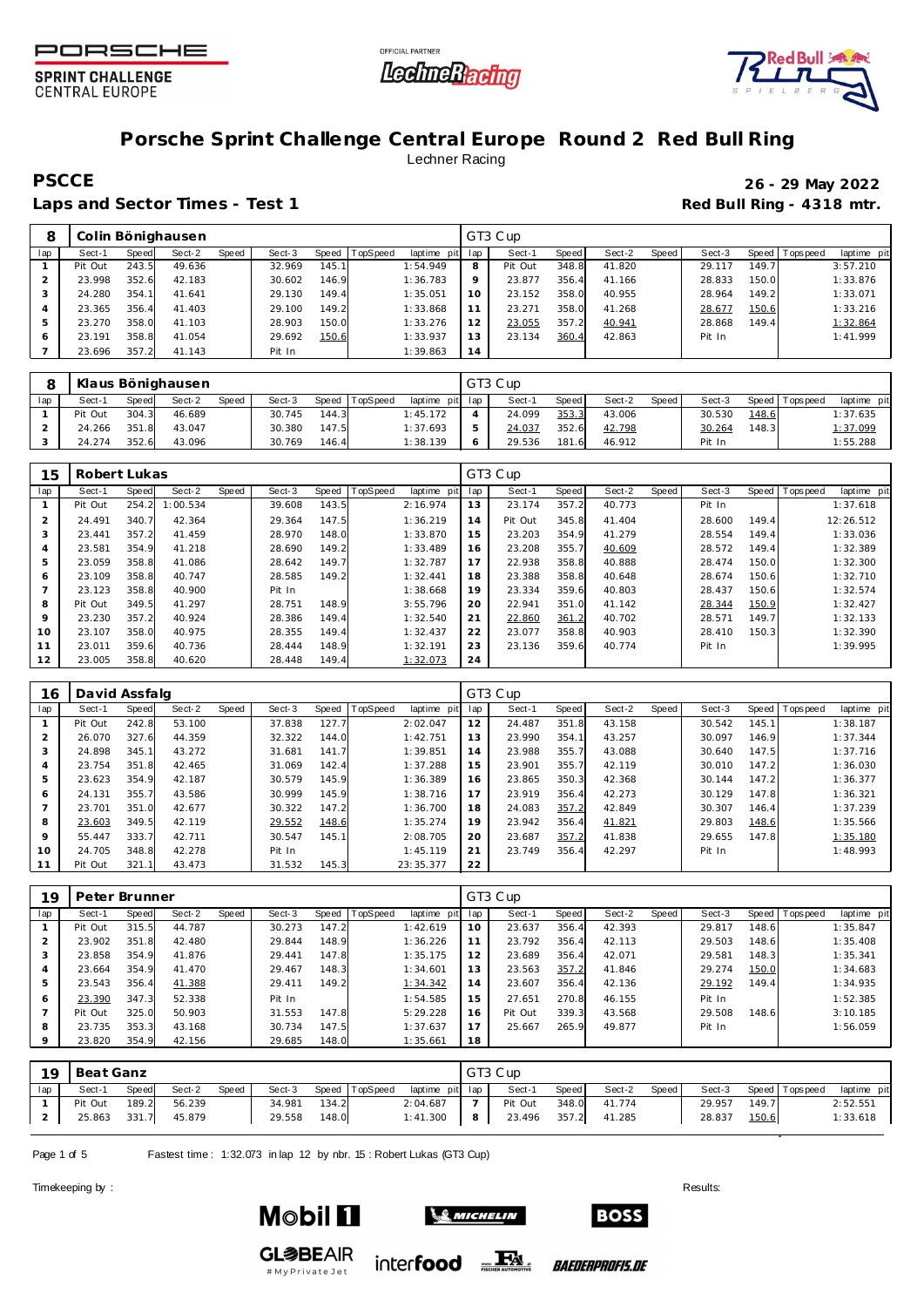





## **Porsche Sprint Challenge Central Europe Round 2 Red Bull Ring** Lechner Racing

### Laps and Sector Times - Test 1 **Red Bull Ring - 4318 mtr. Red Bull Ring - 4318 mtr.**

# **PSCCE 26 - 29 May 2022**

|  | 23.618 354.1 |           | 41.566              | 30.761 | 144.3 | 1:35.945 | $\sqrt{a}$      | 23.400 | 358.0 | 41.222 | 29.290 | 149.2 | 1:33.912 |
|--|--------------|-----------|---------------------|--------|-------|----------|-----------------|--------|-------|--------|--------|-------|----------|
|  |              |           | 23.736 355.7 41.071 | 28.799 | 150.0 | 1:33.606 | 10              | 23.346 | 356.4 | 41.005 | 28.613 | 150.6 | 1:32.964 |
|  | 23.382       | $357.2$ , | 41.189              | 28.914 | 150.6 | 1:33.485 |                 | 23.549 | 319.9 | 45.539 | Pit In |       | 1:44.841 |
|  | 23.676       | 355.7     | 42.433              | Pit In |       | 1:42.099 | 12 <sub>1</sub> |        |       |        |        |       |          |

| 20  | Harald Proczyk |       |        |       |        |       |                 |             |     | GT3 Cup |       |        |       |        |       |            |             |
|-----|----------------|-------|--------|-------|--------|-------|-----------------|-------------|-----|---------|-------|--------|-------|--------|-------|------------|-------------|
| lap | Sect-1         | Speed | Sect-2 | Speed | Sect-3 | Speed | <b>TopSpeed</b> | laptime pit | lap | Sect-1  | Speed | Sect-2 | Speed | Sect-3 | Speed | Tops pee d | laptime pit |
|     | Pit Out        | 272.1 | 50.695 |       | 33.897 | 142.2 |                 | 1:50.985    | 15  | 24.955  | 336.5 | 42.402 |       | 30.023 | 146.9 |            | 1:37.380    |
| 2   | 25.097         | 311.9 | 43.874 |       | 31.212 | 146.1 |                 | 1:40.183    | 16  | 23.705  | 351.8 | 41.625 |       | 29.976 | 146.9 |            | 1:35.306    |
| 3   | 24.463         | 307.2 | 43.900 |       | 31.072 | 147.2 |                 | 1:39.435    | 17  | 23.576  | 353.3 | 41.247 |       | 29.846 | 148.3 |            | 1:34.669    |
| 4   | 23.960         | 354.1 | 42.552 |       | 30.947 | 147.8 |                 | 1:37.459    | 18  | 23.653  | 355.7 | 42.228 |       | 30.125 | 147.8 |            | 1:36.006    |
| 5   | 24.332         | 354.9 | 42.589 |       | 30.141 | 148.0 |                 | 1:37.062    | 19  | 23.559  | 357.2 | 42.104 |       | 29.713 | 147.5 |            | 1:35.376    |
| 6   | 23.602         | 356.4 | 42.306 |       | 30.284 | 147.2 |                 | 1:36.192    | 20  | 23.386  | 356.4 | 41.885 |       | Pit In |       |            | 1:45.120    |
|     | 23.596         | 353.3 | 42.604 |       | 30.264 | 148.6 |                 | 1:36.464    | 21  | Pit Out | 340.0 | 42.328 |       | 30.182 | 146.1 |            | 6:53.168    |
| 8   | 23.812         | 351.8 | 42.337 |       | 29.822 | 148.6 |                 | 1:35.971    | 22  | 23.434  | 356.4 | 41.098 |       | 28.821 | 148.0 |            | 1:33.353    |
| 9   | 23.642         | 353.3 | 41.926 |       | 29.877 | 147.8 |                 | 1:35.445    | 23  | 23.145  | 357.2 | 40.776 |       | 28.608 | 148.6 |            | 1:32.529    |
| 10  | 23.690         | 356.4 | 41.977 |       | 30.819 | 148.9 |                 | 1:36.486    | 24  | 23.067  | 358.8 | 40.818 |       | 28.442 | 148.9 |            | 1:32.327    |
| 11  | 23.936         | 348.8 | 42.383 |       | Pit In |       |                 | 1:45.688    | 25  | 23.369  | 300.9 | 41.123 |       | 28.733 | 149.4 |            | 1:33.225    |
| 12  | Pit Out        | 282.5 | 48.009 |       | 32.633 | 143.0 |                 | 5:41.658    | 26  | 22.946  | 359.6 | 40.662 |       | 28.691 | 148.0 |            | 1:32.299    |
| 13  | 24.732         | 340.7 | 43.161 |       | 30.866 | 146.1 |                 | 1:38.759    | 27  | 23.093  | 359.6 | 41.137 |       | Pit In |       |            | 1:42.215    |
| 14  | 23.972         | 352.6 | 42.331 |       | 29.958 | 147.5 |                 | 1:36.261    | 28  |         |       |        |       |        |       |            |             |

| 23  | Pal Berg |       |        |       |        |       |          |             |         | GT3 Cup  |       |        |       |        |       |                   |             |
|-----|----------|-------|--------|-------|--------|-------|----------|-------------|---------|----------|-------|--------|-------|--------|-------|-------------------|-------------|
| lap | Sect-1   | Speed | Sect-2 | Speed | Sect-3 | Speed | TopSpeed | laptime pit | lap     | Sect-1   | Speed | Sect-2 | Speed | Sect-3 |       | Speed   Tops peed | laptime pit |
|     |          |       |        |       |        |       |          | 1:55.275    | $\circ$ | 4:43.040 | 344.3 | 42.444 |       | 29.524 | 147.5 |                   | 5:55.008    |
|     |          |       |        |       |        |       |          | 1:38.283    | 10      | 23.514   | 354.9 | 41.790 |       | 29.195 | 149.4 |                   | 1:34.499    |
| 3   |          |       |        |       |        |       |          | 1:35.006    |         | 23.596   | 354.9 | 41.996 |       | 29.015 | 148.6 |                   | 1:34.607    |
| 4   |          |       |        |       |        |       |          | 1:35.188    | 12      | 23.515   | 357.2 | 41.932 |       | 29.559 | 150.6 |                   | 1:35.006    |
| 5   |          |       |        |       |        |       |          | 1:34.982    | 13      | 24.466   | 354.9 | 41.678 |       | 29.233 | 148.3 |                   | 1:35.377    |
| 6   |          |       |        |       |        |       |          | 1:35.337    | 14      | 23.499   | 358.0 | 41.709 |       | 28.898 | 149.2 |                   | 1:34.106    |
|     |          |       |        |       |        |       |          | 1:35.354    | 15      | 23.691   | 354.9 | 41.651 |       | 29.018 | 148.9 |                   | 1:34.360    |
| 8   |          |       |        |       |        |       |          | 1:35.305    | 16      | 23.762   | 354.1 | 42.579 |       | Pit In |       |                   | 1:45.919    |

| 25      |         |       | Vinzent Höllwarth |       |        |       |          |             |                | GT3 Cup |       |        |       |        |       |                 |             |
|---------|---------|-------|-------------------|-------|--------|-------|----------|-------------|----------------|---------|-------|--------|-------|--------|-------|-----------------|-------------|
| lap     | Sect-1  | Speed | Sect-2            | Speed | Sect-3 | Speed | TopSpeed | laptime pit | lap            | Sect-1  | Speed | Sect-2 | Speed | Sect-3 |       | Speed Tops peed | laptime pit |
|         | Pit Out | 237.1 | 52.319            |       | 34.783 | 140.4 |          | 1:56.744    | 10             | 23.130  | 362.0 | 41.834 |       | 28.687 | 150.6 |                 | 1:33.651    |
| ∠       | 27.872  | 294.3 | 45.119            |       | 31.397 | 147.8 |          | 1:44.388    | 11             | 23.132  | 358.8 | 41.095 |       | 28.681 | 150.3 |                 | 1:32.908    |
| 3       | 23.992  | 345.1 | 43.992            |       | 30.954 | 145.9 |          | 1:38.938    | 12             | 24.923  | 347.3 | 41.223 |       | 28.830 | 150.0 |                 | 1:34.976    |
| 4       | 24.260  | 313.1 | 44.031            |       | Pit In |       |          | 1:47.369    | 13             | 23.268  | 358.8 | 41.027 |       | 28.908 | 149.4 |                 | 1:33.203    |
| 5       | Pit Out | 348.8 | 41.953            |       | 28.867 | 150.3 |          | 2:56.362    | 14             | 23.114  | 360.4 | 41.243 |       | 28.753 | 150.0 |                 | 1:33.110    |
| 6       | 23.173  | 358.0 | 41.191            |       | 28.629 | 150.9 |          | 1:32.993    | 15             | 23.069  | 359.6 | 41.378 |       | 28.666 | 150.3 |                 | 1:33.113    |
|         | 23.876  | 355.7 | 41.072            |       | Pit In |       |          | 1:46.167    | 16             | 23.304  | 358.8 | 41.086 |       | 28.757 | 150.0 |                 | 1:33.147    |
| 8       | Pit Out | 352.6 | 41.333            |       | 28.603 | 150.9 |          | 4:34.123    | $\overline{7}$ | 23.274  | 359.6 | 42.065 |       | Pit In |       |                 | 1:40.459    |
| $\circ$ | 23.064  | 358.8 | 40.974            |       | 28.580 | 150.6 |          | 1:32.618    | 18             |         |       |        |       |        |       |                 |             |

| 26      | Ollie Jumper |       |        |       |        |       |                 |                |     | GT3 Cup |       |        |       |        |       |                |             |
|---------|--------------|-------|--------|-------|--------|-------|-----------------|----------------|-----|---------|-------|--------|-------|--------|-------|----------------|-------------|
| lap     | Sect-1       | Speed | Sect-2 | Speed | Sect-3 | Speed | <b>TopSpeed</b> | laptime<br>pit | lap | Sect-1  | Speed | Sect-2 | Speed | Sect-3 |       | Speed Topspeed | laptime pit |
|         | Pit Out      | 187.  | 55.371 |       | 34.479 | 140.9 |                 | 2:05.294       | 11  | 23.601  | 356.4 | 41.317 |       | 28.960 | 150.3 |                | 1:33.878    |
|         | 24.539       | 337.9 | 43.743 |       | 30.199 | 146.9 |                 | 1:38.481       | 12  | 23.354  | 358.0 | 41.153 |       | 28.698 | 150.3 |                | 1:33.205    |
|         | 23.603       | 354.1 | 49.136 |       | Pit In |       |                 | 1:51.097       | 13  | 23.248  | 358.8 | 44.051 |       | Pit In |       |                | 1:44.379    |
|         | Pit Out      | 346.5 | 42.798 |       | 29.277 | 149.7 |                 | 5:08.541       | 14  | Pit Out | 250.3 | 54.618 |       | 36.188 | 145.1 |                | 9:09.978    |
|         | 23.461       | 354.9 | 41.470 |       | 29.252 | 149.4 |                 | 1:34.183       | 15  | 23.736  | 353.3 | 41.419 |       | 28.780 | 150.6 |                | 1:33.935    |
| 6       | 23.425       | 356.4 | 41.345 |       | 29.206 | 150.6 |                 | 1:33.976       | 16  | 23.266  | 354.9 | 40.952 |       | 28.432 | 150.9 |                | 1:32.650    |
|         | 23.977       | 354.9 | 41.733 |       | 29.077 | 149.2 |                 | 1:34.787       | 17  | 23.164  | 357.2 | 40.785 |       | 28.319 | 151.1 |                | 1:32.268    |
| 8       | 23.628       | 355.7 | 41.732 |       | 29.846 | 149.4 |                 | 1:35.206       | 18  | 23.096  | 359.6 | 40.894 |       | 29.901 | 149.4 |                | 1:33.891    |
| $\circ$ | 23.701       | 358.0 | 41.177 |       | 28.786 | 150.0 |                 | 1:33.664       | 19  | 26.705  | 292.7 | 41.920 |       | 28.895 | 150.9 |                | 1:37.520    |
| 10      | 23.332       | 358.0 | 41.225 |       | 28.814 | 150.3 |                 | 1:33.371       | 20  | 23.233  | 358.8 | 40.719 |       | Pit In |       |                | 1:40.176    |

|     | 28 Freddy Kremer |       |              |       |        |       |                |                                     | GT3 Cup |       |        |       |              |                       |             |
|-----|------------------|-------|--------------|-------|--------|-------|----------------|-------------------------------------|---------|-------|--------|-------|--------------|-----------------------|-------------|
| lap | Sect-1           | Speed | Sect-2       | Speed | Sect-3 |       | Speed TopSpeed | laptime pit lap                     | Sect-1  | Speed | Sect-2 | Speed |              | Sect-3 Speed Topspeed | laptime pit |
|     | Pit Out          |       | 216.2 50.144 |       | 33.781 | 141.9 |                | 1:57.688   13   23.481 357.2 41.876 |         |       |        |       | 29.326 147.5 |                       | 1:34.683    |

Page 2 of 5 Fastest time: 1:32.073 in lap 12 by nbr. 15: Robert Lukas (GT3 Cup)

#MyPrivateJet

Timekeeping by : Results:  $\blacksquare$ 

**Mobil 11**  $\mathcal{L}$  Michelin **GL参BEAIR** 



inter**food** EX

*BAEDERPROFIS.DE*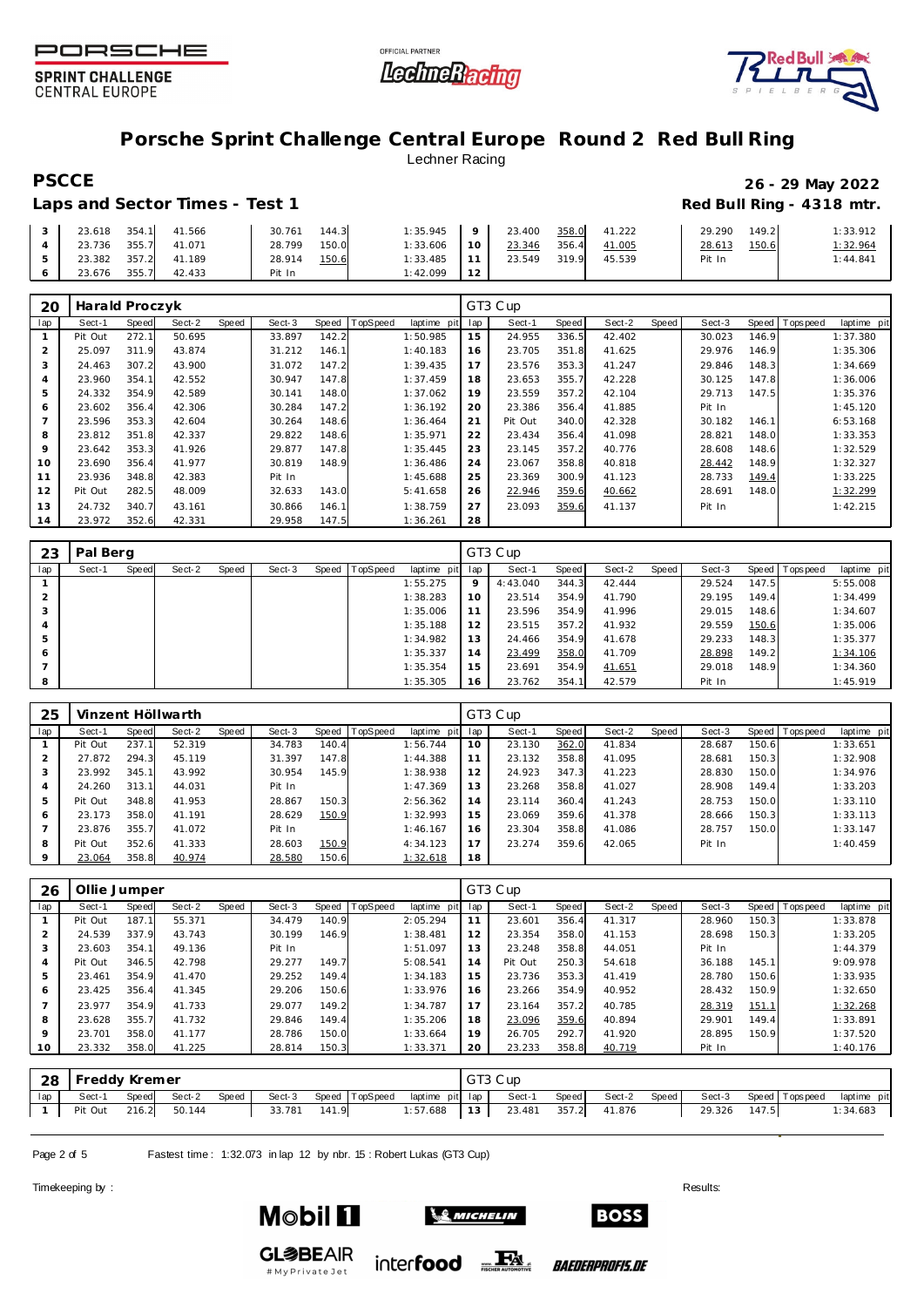





# **Porsche Sprint Challenge Central Europe Round 2 Red Bull Ring** Lechner Racing

### Laps and Sector Times - Test 1 **Red Bull Ring - 4318 mtr.**

# **PSCCE 26 - 29 May 2022**

| 2  | 24.771  | 329.0 | 47.364 | 30.853 | 145.9 | 1:42.988 | 14 | 23.552  | 355.7 | 41.779 | Pit In |       | 1:42.647 |
|----|---------|-------|--------|--------|-------|----------|----|---------|-------|--------|--------|-------|----------|
| 3  | 23.862  | 354.1 | 42.403 | 29.757 | 145.6 | 1:36.022 | 15 | Pit Out | 342.9 | 42.494 | 29.503 | 148.0 | 6:21.396 |
| 4  | 23.749  | 356.4 | 42.727 | 29.915 | 145.6 | 1:36.391 | 16 | 23.497  | 354.9 | 42.078 | 29.273 | 145.9 | 1:34.848 |
| 5  | 23.934  | 353.3 | 42.402 | 29.617 | 146.4 | 1:35.953 | 17 | 23.612  | 356.4 | 41.956 | 29.477 | 147.8 | 1:35.045 |
| 6  | 23.930  | 355.7 | 43.412 | 29.654 | 148.0 | 1:36.996 | 18 | 23.604  | 358.0 | 42.097 | 29.592 | 146.7 | 1:35.293 |
|    | 24.212  | 350.3 | 43.787 | Pit In |       | 1:46.427 | 19 | 23.555  | 358.8 | 42.337 | 29.903 | 148.3 | 1:35.795 |
| 8  | Pit Out | 333.0 | 44.428 | 30.031 | 146.9 | 4:10.573 | 20 | 23.438  | 359.6 | 41.874 | 29.326 | 147.2 | 1:34.638 |
| 9  | 23.572  | 354.9 | 41.843 | 29.429 | 146.7 | 1:34.844 | 21 | 23.808  | 357.2 | 43.156 | Pit In |       | 1:44.163 |
| 10 | 23.571  | 356.4 | 41.607 | 29.300 | 147.8 | 1:34.478 | 22 | Pit Out | 341.4 | 42.546 | 29.696 | 143.0 | 6:04.507 |
|    | 23.629  | 355.7 | 41.972 | 29.183 | 148.6 | 1:34.784 | 23 | 23.823  | 354.9 | 42.249 | 29.539 | 145.3 | 1:35.611 |
| 12 | 23.579  | 356.4 | 41.767 | 29.032 | 148.6 | 1:34.378 | 24 | 23.773  | 358.0 | 42.048 | Pit In |       | 1:44.627 |

| 32  | Karol Kret |              |        |       |        |       |          |             |     | GT3 Cup |       |        |       |        |       |                   |             |
|-----|------------|--------------|--------|-------|--------|-------|----------|-------------|-----|---------|-------|--------|-------|--------|-------|-------------------|-------------|
| lap | Sect-1     | <b>Speed</b> | Sect-2 | Speed | Sect-3 | Speed | TopSpeed | laptime pit | lap | Sect-1  | Speed | Sect-2 | Speed | Sect-3 |       | Speed   Tops peed | laptime pit |
|     | Pit Out    | 282.1        | 48.601 |       | 38.226 | 129.8 |          | 1:56.689    | 15  | 23.366  | 358.0 | 41.900 |       | 29.249 | 149.7 |                   | 1:34.515    |
| 2   | 27.025     | 322.4        | 44.317 |       | 30.143 | 147.2 |          | 1:41.485    | 16  | 23.636  | 358.0 | 41.690 |       | 29.305 | 148.3 |                   | 1:34.631    |
| 3   | 23.935     | 347.3        | 42.324 |       | 30.200 | 146.7 |          | 1:36.459    | 17  | 23.525  | 358.0 | 41.685 |       | 29.530 | 148.9 |                   | 1:34.740    |
| 4   | 23.972     | 350.3        | 42.732 |       | 30.252 | 147.5 |          | 1:36.956    | 18  | 23.407  | 358.8 | 42.349 |       | 30.526 | 148.0 |                   | 1:36.282    |
| 5   | 23.772     | 355.7        | 42.103 |       | 29.771 | 147.5 |          | 1:35.646    | 19  | 23.842  | 356.4 | 42.850 |       | Pit In |       |                   | 1:45.327    |
| 6   | 23.958     | 354.1        | 42.210 |       | 31.026 | 145.6 |          | 1:37.194    | 20  | Pit Out | 318.0 | 52.660 |       | 34.610 | 146.1 |                   | 9:07.655    |
|     | 25.716     | 303.7        | 42.508 |       | Pit In |       |          | 1:46.830    | 21  | 24.242  | 354.9 | 42.697 |       | 29.993 | 148.3 |                   | 1:36.932    |
| 8   | Pit Out    | 342.9        | 43.044 |       | 29.911 | 149.2 |          | 5:00.574    | 22  | 23.723  | 358.8 | 42.127 |       | 29.421 | 149.7 |                   | 1:35.271    |
| 9   | 23.659     | 357.2        | 41.846 |       | 29.260 | 149.4 |          | 1:34.765    | 23  | 23.494  | 358.0 | 41.987 |       | 29.371 | 149.7 |                   | 1:34.852    |
| 10  | 23.278     | 358.0        | 41.769 |       | 29.199 | 149.7 |          | 1:34.246    | 24  | 23.436  | 360.4 | 42.024 |       | 29.265 | 149.7 |                   | 1:34.725    |
| 11  | 23.360     | 358.8        | 41.968 |       | 29.315 | 149.4 |          | 1:34.643    | 25  | 23.469  | 358.8 | 41.780 |       | 29.218 | 150.0 |                   | 1:34.467    |
| 12  | 23.244     | 359.6        | 42.114 |       | 29.652 | 149.4 |          | 1:35.010    | 26  | 23.356  | 360.4 | 41.873 |       | 29.379 | 150.3 |                   | 1:34.608    |
| 13  | 23.275     | 360.4        | 41.832 |       | 29.571 | 149.4 |          | 1:34.678    | 27  | 23.592  | 358.0 | 41.806 |       | 29.732 | 148.9 |                   | 1:35.130    |
| 14  | 23.513     | 358.0        | 41.667 |       | 29.251 | 149.7 |          | 1:34.431    | 28  | 23.554  | 360.4 | 48.314 |       | Pit In |       |                   | 1:55.169    |

| 38             | Stefan Rehkopf |       |          |       |        |       |          |             |     | GT3 Cup |       |        |       |        |       |                |             |
|----------------|----------------|-------|----------|-------|--------|-------|----------|-------------|-----|---------|-------|--------|-------|--------|-------|----------------|-------------|
| lap            | Sect-1         | Speed | Sect-2   | Speed | Sect-3 | Speed | TopSpeed | laptime pit | lap | Sect-1  | Speed | Sect-2 | Speed | Sect-3 |       | Speed Topspeed | laptime pit |
|                | Pit Out        | 175.7 | 54.133   |       | Pit In |       |          | 2:13.276    | 12  | 23.050  | 360.4 | 40.986 |       | 28.820 | 149.4 |                | 1:32.856    |
| 2              | Pit Out        | 214.5 | 1:02.108 |       | 42.945 | 145.6 |          | 3:12.950    | 13  | 23.066  | 361.2 | 40.869 |       | 28.910 | 151.1 |                | 1:32.845    |
| 3              | 23.745         | 354.1 | 42.035   |       | 29.429 | 150.0 |          | 1:35.209    | 14  | 23.064  | 360.4 | 40.844 |       | 28.777 | 149.7 |                | 1:32.685    |
| $\overline{4}$ | 23.438         | 357.2 | 41.566   |       | 29.094 | 148.6 |          | 1:34.098    | 15  | 23.099  | 361.2 | 40.844 |       | 28.867 | 150.0 |                | 1:32.810    |
| 5              | 23.568         | 357.2 | 40.952   |       | 29.000 | 149.4 |          | 1:33.520    | 16  | 23.183  | 359.6 | 41.159 |       | 28.976 | 149.2 |                | 1:33.318    |
| 6              | 23.138         | 358.0 | 41.140   |       | 28.928 | 149.4 |          | 1:33.206    | 17  | 23.085  | 359.6 | 40.838 |       | 28.842 | 149.4 |                | 1:32.765    |
|                | 23.116         | 357.2 | 40.982   |       | 28.724 | 150.0 |          | 1:32.822    | 18  | 23.095  | 359.6 | 40.995 |       | 29.069 | 148.6 |                | 1:33.159    |
| 8              | 23.097         | 357.2 | 40.937   |       | 29.005 | 149.7 |          | 1:33.039    | 19  | 23.083  | 361.2 | 41.014 |       | 28.883 | 149.4 |                | 1:32.980    |
| 9              | 23.411         | 358.8 | 40.846   |       | 28.815 | 150.9 |          | 1:33.072    | 20  | 23.201  | 359.6 | 41.250 |       | 29.032 | 150.0 |                | 1:33.483    |
| 10             | 23.077         | 360.4 | 40.945   |       | 28.719 | 150.0 |          | 1:32.741    | 21  | 22.954  | 361.2 | 41.052 |       | Pit In |       |                | 1:38.732    |
| 11             | 23.005         | 361.2 | 41.000   |       | 29.032 | 150.9 |          | 1:33.037    | 22  |         |       |        |       |        |       |                |             |

| $4^-$ | Stefano Höge |       |        |       |        |       |          |             |         | GT4 Clubsport |       |        |       |        |       |                 |             |
|-------|--------------|-------|--------|-------|--------|-------|----------|-------------|---------|---------------|-------|--------|-------|--------|-------|-----------------|-------------|
| lap   | Sect-1       | Speed | Sect-2 | Speed | Sect-3 | Speed | TopSpeed | laptime pit | lap     | Sect-1        | Speed | Sect-2 | Speed | Sect-3 |       | Speed Tops peed | laptime pit |
|       | Pit Out      | 205.8 | 59.837 |       | 38.124 | 123.4 |          | 2:10.550    | $\circ$ | 25.796        | 328.3 | 44.198 |       | 31.041 | 138.5 |                 | 1:41.035    |
|       | .484<br>31   | 212.8 | 52.323 |       | 36.622 | 133.8 |          | 2:00.429    | 10      | 25.341        | 330.3 | 44.017 |       | 30.781 | 138.0 |                 | 1:40.139    |
|       | 27.008       | 318.6 | 46.026 |       | 32.883 | 135.6 |          | 1:45.917    |         | 25.369        | 327.6 | 44.410 |       | 30.868 | 139.2 |                 | 1:40.647    |
| 4     | 25.711       | 325.7 | 45.326 |       | 33.651 | 135.2 |          | 1:44.688    | 12      | 25.158        | 329.6 | 44.143 |       | 30.886 | 138.2 |                 | 1:40.187    |
| 5     | 25.928       | 323.1 | 45.806 |       | Pit In |       |          | 1:49.929    | 13      | 25.181        | 329.6 | 45.307 |       | 33.711 | 138.7 |                 | 1:44.199    |
| 6     | Pit Out      | 288.6 | 47.055 |       | 31.788 | 136.6 |          | 2:57.895    | 14      | 24.768        | 331.0 | 44.317 |       | 30.703 | 138.5 |                 | 1:39.788    |
|       | 25.997       | 300.3 | 46.884 |       | 31.165 | 138.7 |          | 1:44.046    | 15      | 26.627        | 329.6 | 47.831 |       | 31.093 | 138.5 |                 | 1:45.551    |
| 8     | 25.261       | 329.0 | 44.991 |       | 32.697 | 137.7 |          | 1:42.949    | 16      | 25.626        | 329.0 | 54.829 |       | Pit In |       |                 | 1:59.582    |

| 47  | Günter Höge |              |        |       |        |           |          |                 |    | GT4 Clubsport |       |        |       |        |       |                 |             |
|-----|-------------|--------------|--------|-------|--------|-----------|----------|-----------------|----|---------------|-------|--------|-------|--------|-------|-----------------|-------------|
| lap | Sect-1      | <b>Speed</b> | Sect-2 | Speed | Sect-3 | Speed   T | TopSpeed | laptime pit lap |    | Sect-1        | Speed | Sect-2 | Speed | Sect-3 |       | Speed Tops peed | laptime pit |
|     | Pit Out     | 274.4        | 50.419 |       | 32.439 | 136.1     |          | 1:49.504        |    | 25.480        | 328.3 | 44.730 |       | 32.312 | 137.0 |                 | 1:42.522    |
|     | 25.798      | 327.0        | 46.087 |       | 32.304 | 136.1     |          | 1:44.189        |    | 25.641        | 327.0 | 45.703 |       | 31.970 | 136.3 |                 | 1:43.314    |
|     | 25.668      | 327.6        | 45.441 |       | 32.209 | 133.3     |          | 1:43.318        | 10 | 25.383        | 329.6 | 44.421 |       | 31.970 | 132.4 |                 | 1:41.774    |
|     | 25.697      | 329.0        | 45.034 |       | 31.486 | 137.5     |          | 1:42.217        |    | 26.254        | 326.3 | 45.834 |       | 31.556 | 136.3 |                 | 1:43.644    |
|     | 25.308      | 328.3        | 44.983 |       | 34.262 | 131.6     |          | 1:44.553        | 12 | 25.536        | 329.0 | 45.018 |       | 31.907 | 134.0 |                 | 1:42.461    |
|     | 26.334      | 328.3        | 45.225 |       | 32.261 | 134.7     |          | 1:43.820        | 13 | 25.374        | 327.6 | 47.163 |       | Pit In |       |                 | 1:52.239    |
|     |             |              |        |       |        |           |          |                 |    |               |       |        |       |        |       |                 |             |

Page 3 of 5 Fastest time: 1:32.073 in lap 12 by nbr. 15 : Robert Lukas (GT3 Cup)

Timekeeping by : Results:  $\blacksquare$ 



# My Private Jet



**BOSS** 

*BAEDERPROFIS.DE*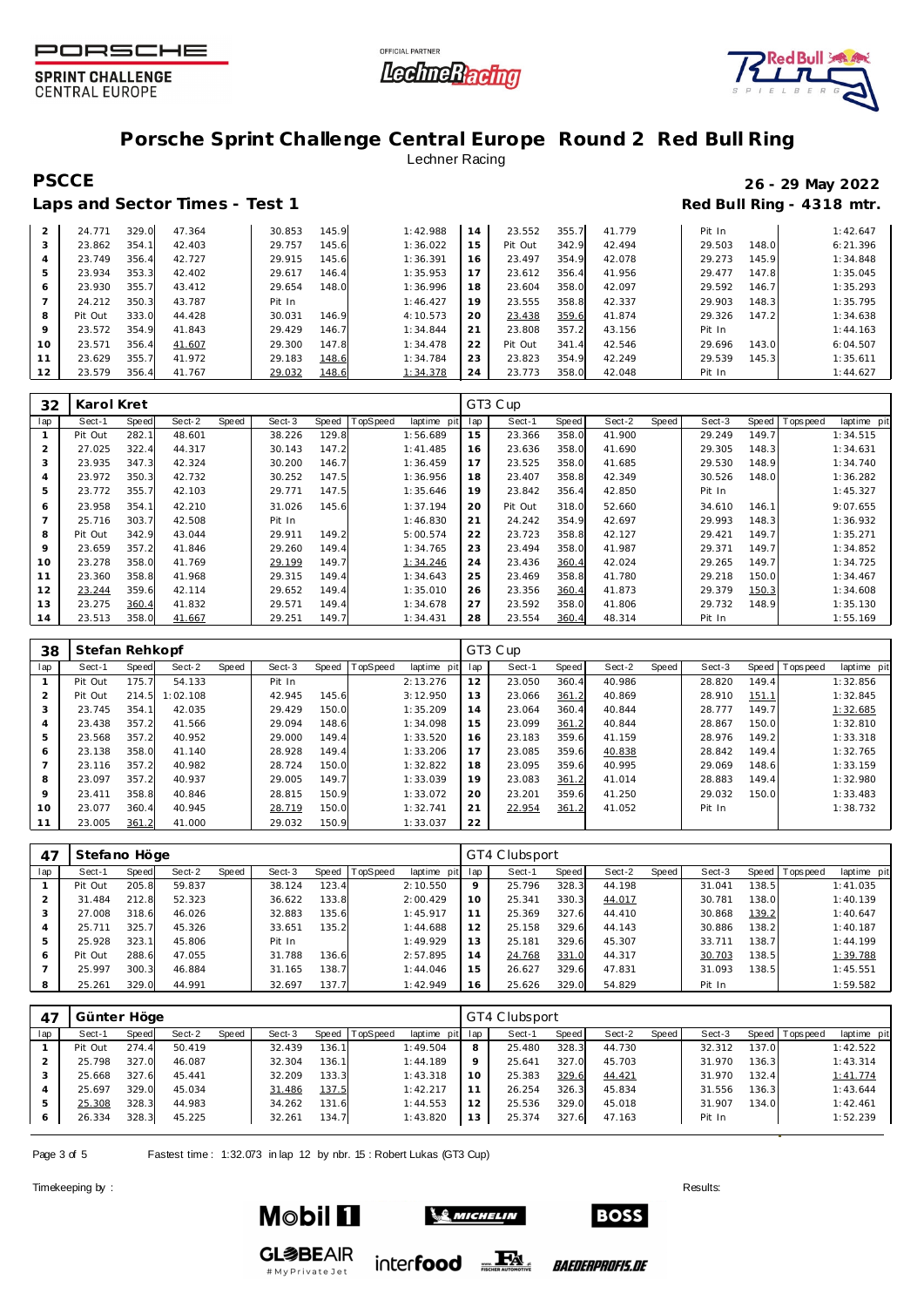





## **Porsche Sprint Challenge Central Europe Round 2 Red Bull Ring** Lechner Racing

Laps and Sector Times - Test 1 **Red Bull Ring - 4318 mtr. Red Bull Ring - 4318 mtr.** 

**PSCCE 26 - 29 May 2022**

| $\overline{\phantom{a}}$ | 26.762 | 327.6 | 45.068 | 32.210 | 134.9<br>$\alpha$ | 1:44.040 |  |  |  |
|--------------------------|--------|-------|--------|--------|-------------------|----------|--|--|--|
|                          |        |       |        |        |                   |          |  |  |  |

| 48  | Volker Sigwarth |       |        |       |        |       |                 |             |     | GT3 Cup |       |        |       |        |       |                  |             |
|-----|-----------------|-------|--------|-------|--------|-------|-----------------|-------------|-----|---------|-------|--------|-------|--------|-------|------------------|-------------|
| lap | Sect-1          | Speed | Sect-2 | Speed | Sect-3 | Speed | <b>TopSpeed</b> | laptime pit | lap | Sect-1  | Speed | Sect-2 | Speed | Sect-3 |       | Speed   Topspeed | laptime pit |
|     | Pit Out         | 289.6 | 48.769 |       | 33.863 | 125.1 |                 | 1:52.968    | 15  | 24.033  | 353.3 | 42.840 |       | Pit In |       |                  | 1:46.499    |
| 2   | 25.655          | 347.3 | 44.378 |       | 31.492 | 146.1 |                 | 1:41.525    | 16  | Pit Out | 332.3 | 43.204 |       | 30.671 | 146.9 |                  | 5:57.881    |
| 3   | 24.110          | 352.6 | 42.898 |       | 30.627 | 147.2 |                 | 1:37.635    | 17  | 23.891  | 353.3 | 42.617 |       | 30.123 | 147.8 |                  | 1:36.631    |
| 4   | 23.790          | 354.1 | 42.874 |       | 30.221 | 147.2 |                 | 1:36.885    | 18  | 23.739  | 354.1 | 42.284 |       | 29.974 | 147.8 |                  | 1:35.997    |
| 5   | 23.973          | 352.6 | 41.822 |       | 30.090 | 148.9 |                 | 1:35.885    | 19  | 23.914  | 353.3 | 42.355 |       | 30.081 | 146.9 |                  | 1:36.350    |
| 6   | 23.703          | 355.7 | 42.783 |       | 30.211 | 147.2 |                 | 1:36.697    | 20  | 24.405  | 264.1 | 43.590 |       | 30.586 | 147.5 |                  | 1:38.581    |
|     | 25.806          | 352.6 | 42.551 |       | Pit In |       |                 | 1:50.261    | 21  | 23.918  | 355.7 | 42.564 |       | 30.517 | 146.7 |                  | 1:36.999    |
| 8   | Pit Out         | 318.6 | 43.454 |       | 30.640 | 147.2 |                 | 5:04.036    | 22  | 23.891  | 355.7 | 42.423 |       | 30.123 | 147.5 |                  | 1:36.437    |
| 9   | 23.844          | 355.7 | 42.548 |       | 30.159 | 148.3 |                 | 1:36.551    | 23  | 23.669  | 355.7 | 41.940 |       | 30.023 | 148.0 |                  | 1:35.632    |
| 10  | 23.684          | 357.2 | 42.090 |       | 30.009 | 148.3 |                 | 1:35.783    | 24  | 23.740  | 354.9 | 42.118 |       | 30.078 | 146.9 |                  | 1:35.936    |
| 11  | 23.528          | 357.2 | 42.137 |       | 30.048 | 148.6 |                 | 1:35.713    | 25  | 23.711  | 355.7 | 41.802 |       | 29.853 | 148.3 |                  | 1:35.366    |
| 12  | 23.557          | 355.7 | 42.018 |       | 30.157 | 147.5 |                 | 1:35.732    | 26  | 23.576  | 356.4 | 42.658 |       | 30.466 | 145.3 |                  | 1:36.700    |
| 13  | 23.436          | 358.0 | 42.469 |       | 29.940 | 148.0 |                 | 1:35.845    | 27  | 24.201  | 288.6 | 43.306 |       | 30.435 | 148.0 |                  | 1:37.942    |
| 14  | 24.968          | 351.0 | 48.677 |       | 33.178 | 144.5 |                 | 1:46.823    | 28  | 23.596  | 358.0 | 49.264 |       | Pit In |       |                  | 1:56.118    |

| 56             |         |       | Günter Benninger |       |        |       |          |             |     | GT3 Cup |       |        |       |        |       |           |             |
|----------------|---------|-------|------------------|-------|--------|-------|----------|-------------|-----|---------|-------|--------|-------|--------|-------|-----------|-------------|
| lap            | Sect-1  | Speed | Sect-2           | Speed | Sect-3 | Speed | TopSpeed | laptime pit | lap | Sect-1  | Speed | Sect-2 | Speed | Sect-3 | Speed | Tops peed | laptime pit |
|                | Pit Out | 183.5 | 1:09.102         |       | 45.914 | 132.0 |          | 2:32.704    | 13  | 25.126  | 350.3 | 43.922 |       | 31.010 | 145.1 |           | 1:40.058    |
| $\overline{2}$ | 26.576  | 315.5 | 51.010           |       | 32.567 | 143.2 |          | 1:50.153    | 14  | 23.901  | 353.3 | 42.938 |       | 29.835 | 147.2 |           | 1:36.674    |
| 3              | 25.261  | 326.3 | 44.145           |       | 31.323 | 145.3 |          | 1:40.729    | 15  | 23.937  | 353.3 | 42.222 |       | 29.825 | 146.9 |           | 1:35.984    |
| 4              | 24.015  | 349.5 | 43.486           |       | 31.276 | 145.3 |          | 1:38.777    | 16  | 23.761  | 353.3 | 42.700 |       | 31.876 | 143.0 |           | 1:38.337    |
| 5              | 24.796  | 307.2 | 46.240           |       | 31.522 | 144.8 |          | 1:42.558    | 17  | 24.789  | 340.7 | 43.552 |       | Pit In |       |           | 1:49.540    |
| 6              | 23.895  | 352.6 | 43.784           |       | 30.879 | 146.1 |          | 1:38.558    | 18  | Pit Out | 291.7 | 51.245 |       | 34.365 | 143.2 |           | 8:20.287    |
|                | 24.171  | 352.6 | 43.020           |       | Pit In |       |          | 1:45.692    | 19  | 25.979  | 311.3 | 44.051 |       | 30.782 | 145.1 |           | 1:40.812    |
| 8              | Pit Out | 334.4 | 43.542           |       | 31.298 | 141.2 |          | 3:55.416    | 20  | 24.090  | 349.5 | 43.941 |       | 30.911 | 146.7 |           | 1:38.942    |
| $\circ$        | 24.612  | 325.0 | 43.974           |       | 30.868 | 146.4 |          | 1:39.454    | 21  | 24.105  | 352.6 | 43.132 |       | 30.046 | 145.9 |           | 1:37.283    |
| 10             | 24.874  | 337.9 | 45.484           |       | 30.926 | 146.1 |          | 1:41.284    | 22  | 23.984  | 352.6 | 42.982 |       | 29.938 | 146.1 |           | 1:36.904    |
| 11             | 23.889  | 353.3 | 42.579           |       | 29.871 | 147.5 |          | 1:36.339    | 23  | 23.895  | 352.6 | 42.038 |       | 29.811 | 145.9 |           | 1:35.744    |
| 12             | 24.064  | 351.8 | 42.969           |       | 30.980 | 145.3 |          | 1:38.013    | 24  | 24.724  | 284.5 | 46.068 |       | Pit In |       |           | 1:49.730    |

| 63  | Leo Willert |              |        |       |        |           |                 |             |     | GT3 Cup |       |        |       |        |       |                                  |
|-----|-------------|--------------|--------|-------|--------|-----------|-----------------|-------------|-----|---------|-------|--------|-------|--------|-------|----------------------------------|
| lap | Sect-1      | <b>Speed</b> | Sect-2 | Speed | Sect-3 | Speed   T | <b>TopSpeed</b> | laptime pit | lap | Sect-1  | Speed | Sect-2 | Speed | Sect-3 |       | Speed   Tops peed<br>laptime pit |
|     | Pit Out     | 246.1        | 50.265 |       | 34.577 | 144.8     |                 | 1:56.493    | 9   | Pit Out | 285.0 | 52.967 |       | 38,000 | 145.1 | 24:17.541                        |
|     | 24.454      | 347.3        | 42.648 |       | 30.020 | 147.5     |                 | 1:37.122    | 10  | 24.369  | 343.6 | 48.634 |       | 29.508 | 147.5 | 1:42.511                         |
|     | 23.729      | 353.3        | 41.655 |       | 29.851 | 146.1     |                 | 1:35.235    |     | 23.470  | 354.9 | 45.641 |       | 36.474 | 148.6 | 1:45.585                         |
|     | 23.636      | 353.3        | 41.767 |       | 29.077 | 148.6     |                 | 1:34.480    | 12  | 23.376  | 354.1 | 41.050 |       | 29.844 | 144.8 | 1:34.270                         |
|     | 23.593      | 354.9        | 41.600 |       | 29.155 | 148.3     |                 | 1:34.348    | 13  | 23.457  | 352.6 | 41.077 |       | 28.633 | 149.2 | 1:33.167                         |
| 6   | 23.337      | 354.9        | 41.857 |       | 29.172 | 146.4     |                 | 1:34.366    | 14  | 23.268  | 356.4 | 40.931 |       | 41.416 | 118.0 | 1:45.615                         |
|     | 23.413      | 356.4        | 41.502 |       | 28.922 | 149.4     |                 | 1:33.837    | 15  | 26.724  | 303.7 | 45.264 |       | Pit In |       | 1:50.038                         |
|     | 23.303      | 350.3        | 41.739 |       | Pit In |           |                 | 1:40.764    | 16  |         |       |        |       |        |       |                                  |

| 64  | Maciej Walenda |       |        |       |        |       |          |                 |         | GT4 Clubsport |       |        |       |        |       |                 |             |
|-----|----------------|-------|--------|-------|--------|-------|----------|-----------------|---------|---------------|-------|--------|-------|--------|-------|-----------------|-------------|
| lap | Sect-1         | Speed | Sect-2 | Speed | Sect-3 | Speed | TopSpeed | laptime pit lap |         | Sect-1        | Speed | Sect-2 | Speed | Sect-3 |       | Speed Tops peed | laptime pit |
|     | Pit Out        | 307.7 | 46.104 |       | 32.462 | 135.2 |          | 1:47.844        | 8       | 25.865        | 319.3 | 45.812 |       | 32.186 | 133.6 |                 | 1:43.863    |
|     | 25.682         | 319.3 | 44.598 |       | 31.387 | 135.8 |          | 1:41.667        | $\circ$ | 26.194        | 317.4 | 44.531 |       | 31.161 | 136.3 |                 | 1:41.886    |
|     | 26.055         | 316.1 | 44.249 |       | 31.717 | 134.2 |          | 1:42.021        | 10      | 25.939        | 317.4 | 44.987 |       | 31.108 | 135.8 |                 | 1:42.034    |
|     | 25.731         | 318.6 | 44.285 |       | 31.418 | 136.8 |          | 1:41.434        |         | 25.898        | 317.4 | 44.835 |       | 31.382 | 134.0 |                 | 1:42.115    |
|     | 25.502         | 319.9 | 44.331 |       | 31.357 | 135.2 |          | 1:41.190        | 12      | 25.790        | 317.4 | 44.708 |       | 32.707 | 135.2 |                 | 1:43.205    |
| 6   | 25.552         | 319.9 | 47.148 |       | 31.969 | 134.5 |          | 1:44.669        | 13      | 25.808        | 319.9 | 45.291 |       | 31.809 | 134.2 |                 | 1:42.908    |
|     | 25.859         | 318.0 | 47.031 |       | 31.680 | 133.8 |          | 1:44.570        | 14      | 25.951        | 318.6 | 47.037 |       | Pit In |       |                 | 1:53.388    |

| 64  |         | iomasz Lach |        |       |        |       |          |                 |    | GT4 Clubsport |       |        |       |        |       |                 |             |
|-----|---------|-------------|--------|-------|--------|-------|----------|-----------------|----|---------------|-------|--------|-------|--------|-------|-----------------|-------------|
| lap | Sect-1  | Speed       | Sect-2 | Speed | Sect-3 | Speed | TopSpeed | laptime pit lap |    | Sect-1        | Speed | Sect-2 | Speed | Sect-3 |       | Speed Tops peed | laptime pit |
|     | Pit Out | 288.6       | 47.521 |       | 31.950 | 133.3 |          | 1:47.426        | 8  | Pit Out       | 314.9 | 44.845 |       | 31.253 | 134.2 |                 | 3:07.175    |
|     | 25.814  | 316.1       | 45.085 |       | 32.173 | 134.7 |          | 1:43.072        |    | 25.522        | 319.9 | 46.273 |       | 31.351 | 134.0 |                 | 1:43.146    |
|     | 25.487  | 319.3       | 45.005 |       | 31.199 | 134.0 |          | 1:41.691        | 10 | 25.638        | 319.3 | 46.983 |       | 31.745 | 134.9 |                 | 1:44.366    |
|     | 25.665  | 318.6       | 45.112 |       | 31.417 | 136.6 |          | 1:42.194        |    | 25.423        | 320.5 | 44.580 |       | 30.767 | 135.8 |                 | 1:40.770    |
|     |         |             |        |       |        |       |          |                 |    |               |       |        |       |        |       |                 |             |

Page 4 of 5 Fastest time: 1:32.073 in lap 12 by nbr. 15: Robert Lukas (GT3 Cup)

Timekeeping by : Results:  $\blacksquare$ 



# My Private Jet



inter**food** FALL

*BAEDERPROFIS.DE* 

**BOSS**